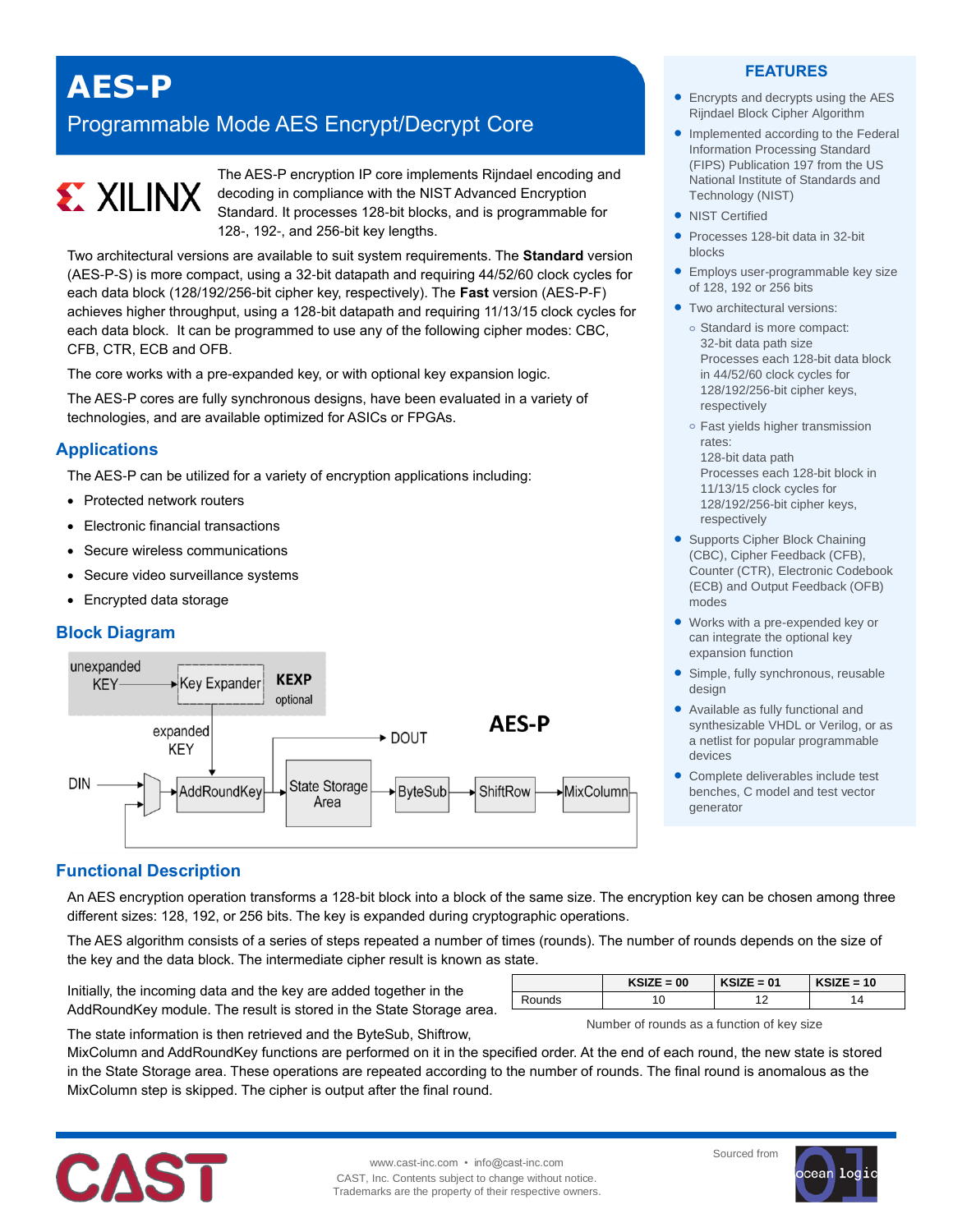#### **Supported modes**

This AES-P core supports both encryption and decryption in ECB, CBC, CFB, OFB and CTR modes. ECB stands for Electronic CodeBook mode. This is the basic AES algorithm as described in the FIPS 197 documentation.

CBC stands for Cipher Block Chaining mode. Chaining adds a feedback mechanism to a block cipher. The result of the previous encryption operation is XORed with the incoming data. An initialization vector IV is used for the first iteration. Decryption reverses encryption operations.

The figure below shows the data flow during encryption (left) and decryption (right) in CBC mode.





CFB stands for Cipher FeedBack mode. In this mode, the output of an encryption operation is fed back to the input of the AES core. An initialization vector IV is used for the first iteration.

Input data is encrypted by XORing it with the output of the encryption module. Decryption reverses encryption operations.

The figure below shows the block diagram of the AES in CFB mode.



OFB stands for Output FeedBack mode. In this mode, the output of an encryption operation is fed back to the input of the AES core. An initialization vector IV is used for the first iteration.

Input data is encrypted by XORing it with the output of the encryption module. Decryption reverses encryption operations.

The figure above right shows the block diagram of the AES in OFB mode.



AES OFB mode block diagram

CTR stands for Counter mode. In this mode, the output of counter is input of the AES core. An initialization vector IV is used to initialize the counter.

Input data is encrypted by XORing it with the output of the encryption module. Decryption reverses encryption operations.

The figure below shows the block diagram of the AES in CTR mode.



AES CTR mode block diagram

# **Key Expansion**

The AES algorithm requires an expanded key for encryption or decryption. The KEXP AES key expander core is available as an AES-P core option.

During encryption, the key expander can produce the expanded key on the fly while the AES-P core is consuming it. For decryption, though, the key must be pre-expanded and stored in an appropriate memory before being used by the AES-P core. This is because the core uses the expanded key backwards during decryption.

In some cases a key expander is not required. This might be the case when the key does not need to be changed (and so it can be stored in its expanded form) or when the key does not change very often (and thus it can be expanded more slowly in software).



www.cast-inc.com • info@cast-inc.com CAST, Inc. Contents subject to change without notice. Trademarks are the property of their respective owners.